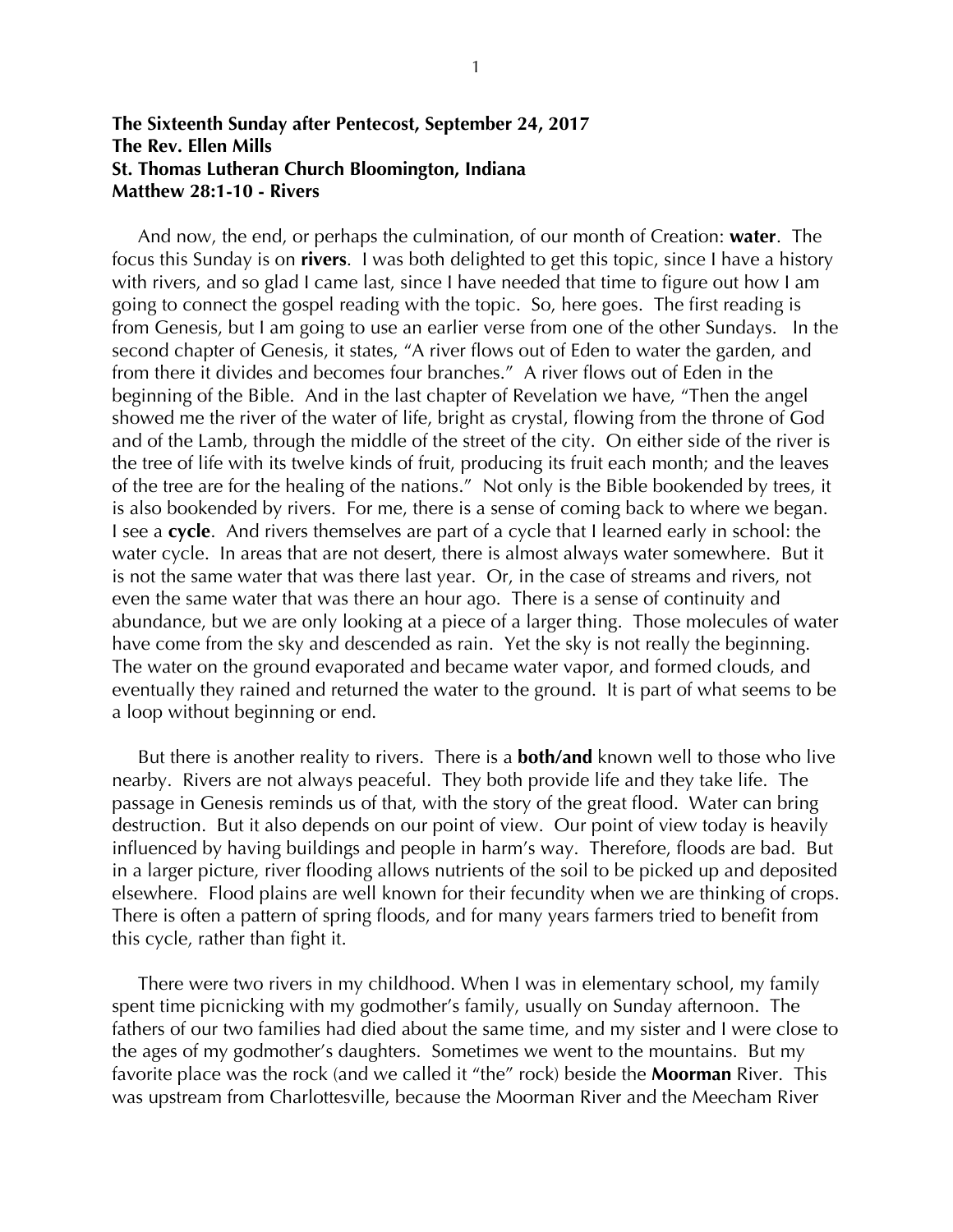join to make the Rivanna, which flows through Charlottesville. And even better yet, since I did not swim well at that age, there was a creek that fed into the river near the rock. And I loved creeks and their inhabitants. There were plenty of crawfish, frogs and salamanders. The rock itself had plenty of space for a picnic, and sloped down to the edge of the river. And the river was one of those rocky ones that could be deep and slow, and could also have shallow rapids over the rocks.

 When I was 12, I started going to Camp Nimrod, in Bath county, a mountainous county in Virginia on the edge of West Virginia. There we swam and canoed and played in the **Cowpasture** River. It had those same characteristics – deep and slow or shallow with rapids. I spent 7 summers there between 1969 and 1978. There were so many camps along that river, but this was just past the peak of that kind of summer camp – the kind that was not focused on one sport, and before liability insurance started limiting what could be done. I can still hear and see that river. As a counselor I taught canoeing and then swimming. I was a river rat, and I loved it.

 But there was **another side** to that river. Flooding. Usually it happened between camp seasons, and we would know about it because we would come back to a new wooden swimming dock that replaced the one that had been washed away. They finally went to floating docks, connected together and tethered to a wire running high across the river. And that was how I experienced the other side of rivers. It was my day off, and I had been hiking in the rain with another counselor. We came back to a crisis at camp. The river was rising. The docks needed to be unhooked and pushed out into the middle of the river, and the canoes needed to be paddled downstream and pulled up to high ground. Fine. We jumped in to help. The river wasn't as high as it would soon become, but it was plenty strong. What we did was successful for the equipment, but I realized later it had not been a safe thing to do. We were teenagers; we did not know enough to fear. **Rivers were fun, right?**

 Where does this bring me? It brings me to the two themes or images that run though my experiences and these readings this morning. One is the theme of larger **cycles**, cycles that are essential, but cycles where we may only see one part. The other is the nature of many things to be **both/and**. Rivers are both essential to life, and can be a danger to life. A lot depends on where we might be at the time, or what we want to protect. The water cycle was part of this planet long before it started affecting people. And it must be reckoned with. We can only build levees and dams so long, and there is serious doubt about whether we are doing long term good. We can learn to live with natural cycles, or we can try to force our way upon them and see what happens. I think of the Serenity prayer: God, grant me the serenity to accept what I cannot change, courage to change the things I can, and wisdom to know the difference.

 And then, the gospel. It also has a both/and, and a cycle. In this passage, we only hear about resurrection. But resurrection came after Jesus' death. Too often we want **only** resurrection. We want good things upon good things, with no letting go or death of some